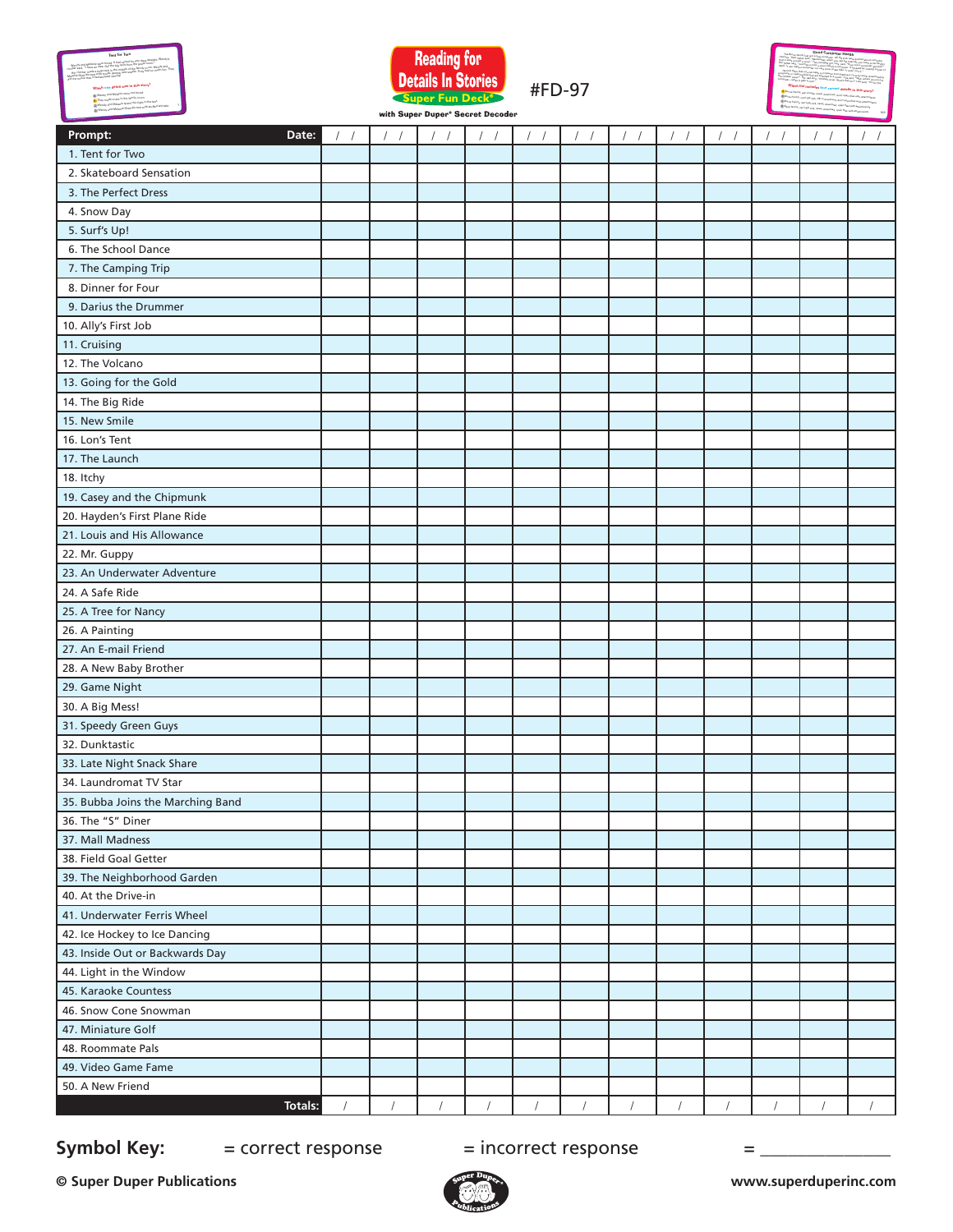



**Which list includes four correct details in this story?** © Super Duper® Publications #FD-977 (2009) \$FD-977 (2009) \$FD-977 (2009) \$FD-977 (2009) \$FD-977 (2009) \$FD-977 (2009) \$FD-977 (2009) \$FD-977 (2009) \$FD-977 (2009) \$FD-977 (2009) \$FD-977 (2009) \$FD-977 (2009) \$FD-977 (2009 **Good Computer Health** The Burns family just got a new commutation Mealth<br>were their family said, the new computer, all the kids were excited about using the<br>it then not use the family the second stress were used to have a second about using the Internet. Their father said, "Remember, which is also been easyed alread using the<br>Pad it distanced gat a visua." The your peak full line.<br>The father said. that it does not get a virus." The younker, when you was the futurest, your direct uning the<br>"Her father said, "Just fase a cost, a virus of this Lisa, said. "How can a computer to be read for<br>their." It can my to in the s Her father said, "Just like a cold, a virtual post title, said, "Jinny sa<sub>re a</sub> virt Parce to by earni<sub>ng</sub><br>Herfi, i<sub>t sam</sub> mysted fluorgoids run Viety show, a copies of the same of the problem pat skills<br>Herfi, it sam myst itself. It can make a computer run very slow, erase files, or even ruin it." He told them that you can keep a commuter from them the east said it.<br>grown as sponting files that eas allements by new particle is a virus by never downloading<br>shirten souply- plan in programs or opening files that are attached to e-mails. Lisa said, "We'll when the control of the said."<br>The stability sanger". Her stad said, "Whiteh to e-mails. Lisa said, "We'll, Where do you put<br>"Well-Will, when I said the chicken soup?" Her dad said, "Chicken soup, what's the food, "It's for the "It's formal poor"<br>"Gluenole - where it gets a sold."<br>"Chicken said, "It's for the four computer—when it gets a cold."A Burns Family, get viruses, never download, don't open files with B Bo<sub>ne</sub> Family, can't get sick, OK to download, don't open files with a<br>B Bonne Family C Burns Family, can't get sick, never download, open files with<br>D Be us how D Bean family, can't get sick, never download, open files with

with Super Duper® Secret Decoder

#FD-97

| Prompt:<br>Date:             | $\sqrt{2}$ | $\sqrt{2}$<br>$\sqrt{2}$ | $\sqrt{2}$ | $\sqrt{2}$ | $\prime$   | $\sqrt{2}$ | $\sqrt{2}$ | $\sqrt{2}$ | $\sqrt{2}$<br>$\sqrt{ }$ | $\sqrt{2}$<br>$\sqrt{ }$ | $\sqrt{2}$ |            |
|------------------------------|------------|--------------------------|------------|------------|------------|------------|------------|------------|--------------------------|--------------------------|------------|------------|
| 51. Note Nightmare           |            |                          |            |            |            |            |            |            |                          |                          |            |            |
| 52. Fourth of July           |            |                          |            |            |            |            |            |            |                          |                          |            |            |
| 53. Magician School          |            |                          |            |            |            |            |            |            |                          |                          |            |            |
| 54. Super Slide              |            |                          |            |            |            |            |            |            |                          |                          |            |            |
| 55. Candy Bar Sale           |            |                          |            |            |            |            |            |            |                          |                          |            |            |
| 56. Cooking Class            |            |                          |            |            |            |            |            |            |                          |                          |            |            |
| 57. Talent Show              |            |                          |            |            |            |            |            |            |                          |                          |            |            |
| 58. Switch Case              |            |                          |            |            |            |            |            |            |                          |                          |            |            |
| 59. Hilltop Races            |            |                          |            |            |            |            |            |            |                          |                          |            |            |
| 60. Movie Marathon           |            |                          |            |            |            |            |            |            |                          |                          |            |            |
| 61. Dog Walker               |            |                          |            |            |            |            |            |            |                          |                          |            |            |
| 62. Pink Glitter Shoes       |            |                          |            |            |            |            |            |            |                          |                          |            |            |
| 63. Billy is Responsible     |            |                          |            |            |            |            |            |            |                          |                          |            |            |
| 64. A Hard Decision          |            |                          |            |            |            |            |            |            |                          |                          |            |            |
| 65. A New Friend             |            |                          |            |            |            |            |            |            |                          |                          |            |            |
| 66. A Good Pitch             |            |                          |            |            |            |            |            |            |                          |                          |            |            |
| 67. Charlie's Comet          |            |                          |            |            |            |            |            |            |                          |                          |            |            |
| 68. Camping Adventure        |            |                          |            |            |            |            |            |            |                          |                          |            |            |
| 69. A Day in the Sun         |            |                          |            |            |            |            |            |            |                          |                          |            |            |
| 70. Patches                  |            |                          |            |            |            |            |            |            |                          |                          |            |            |
| 71. The Worst Day Ever       |            |                          |            |            |            |            |            |            |                          |                          |            |            |
| 72. Question Carl            |            |                          |            |            |            |            |            |            |                          |                          |            |            |
| 73. Decorating for the Dance |            |                          |            |            |            |            |            |            |                          |                          |            |            |
| 74. Surfing Summer           |            |                          |            |            |            |            |            |            |                          |                          |            |            |
| 75. A Special Speaker        |            |                          |            |            |            |            |            |            |                          |                          |            |            |
| 76. Favorite Show            |            |                          |            |            |            |            |            |            |                          |                          |            |            |
| 77. Testing Day              |            |                          |            |            |            |            |            |            |                          |                          |            |            |
| 78. The Youngest             |            |                          |            |            |            |            |            |            |                          |                          |            |            |
| 79. Horsing Around           |            |                          |            |            |            |            |            |            |                          |                          |            |            |
| 80. Old Ride to New Ride     |            |                          |            |            |            |            |            |            |                          |                          |            |            |
| 81. Whale Watchers           |            |                          |            |            |            |            |            |            |                          |                          |            |            |
| 82. Biggest Cat in the World |            |                          |            |            |            |            |            |            |                          |                          |            |            |
| 83. Soccer Hero              |            |                          |            |            |            |            |            |            |                          |                          |            |            |
| 84. A Dinosaur Named Sue     |            |                          |            |            |            |            |            |            |                          |                          |            |            |
| 85. The Explorers            |            |                          |            |            |            |            |            |            |                          |                          |            |            |
| 86. Empire State Building    |            |                          |            |            |            |            |            |            |                          |                          |            |            |
| 87. Animal Talk              |            |                          |            |            |            |            |            |            |                          |                          |            |            |
| 88. Blimp Ride               |            |                          |            |            |            |            |            |            |                          |                          |            |            |
| 89. Antarctica               |            |                          |            |            |            |            |            |            |                          |                          |            |            |
| 90. Take the Shot            |            |                          |            |            |            |            |            |            |                          |                          |            |            |
| 91. Tea for All!             |            |                          |            |            |            |            |            |            |                          |                          |            |            |
| 92. Plant Class              |            |                          |            |            |            |            |            |            |                          |                          |            |            |
| 93. Traffic Lesson           |            |                          |            |            |            |            |            |            |                          |                          |            |            |
| 94. The Hole Story           |            |                          |            |            |            |            |            |            |                          |                          |            |            |
| 95. Wishes Do Come True      |            |                          |            |            |            |            |            |            |                          |                          |            |            |
| 96. Early Dolls              |            |                          |            |            |            |            |            |            |                          |                          |            |            |
| 97. Biodiesel                |            |                          |            |            |            |            |            |            |                          |                          |            |            |
| 98. King of the Costume      |            |                          |            |            |            |            |            |            |                          |                          |            |            |
| 99. The Palace               |            |                          |            |            |            |            |            |            |                          |                          |            |            |
| 100. Good Computer Health    |            |                          |            |            |            |            |            |            |                          |                          |            |            |
| Totals:                      | $\sqrt{2}$ | $\sqrt{2}$               | $\prime$   | $\sqrt{2}$ | $\sqrt{2}$ | $\sqrt{2}$ | $\sqrt{2}$ | $\sqrt{2}$ | $\sqrt{2}$               | $\sqrt{2}$               | $\sqrt{2}$ | $\sqrt{2}$ |

# **Symbol Key:**  $=$  correct response  $=$  incorrect response  $=$  \_\_\_\_\_\_\_\_\_\_\_\_\_\_\_\_\_\_\_\_

**© Super Duper Publications www.superduperinc.com**